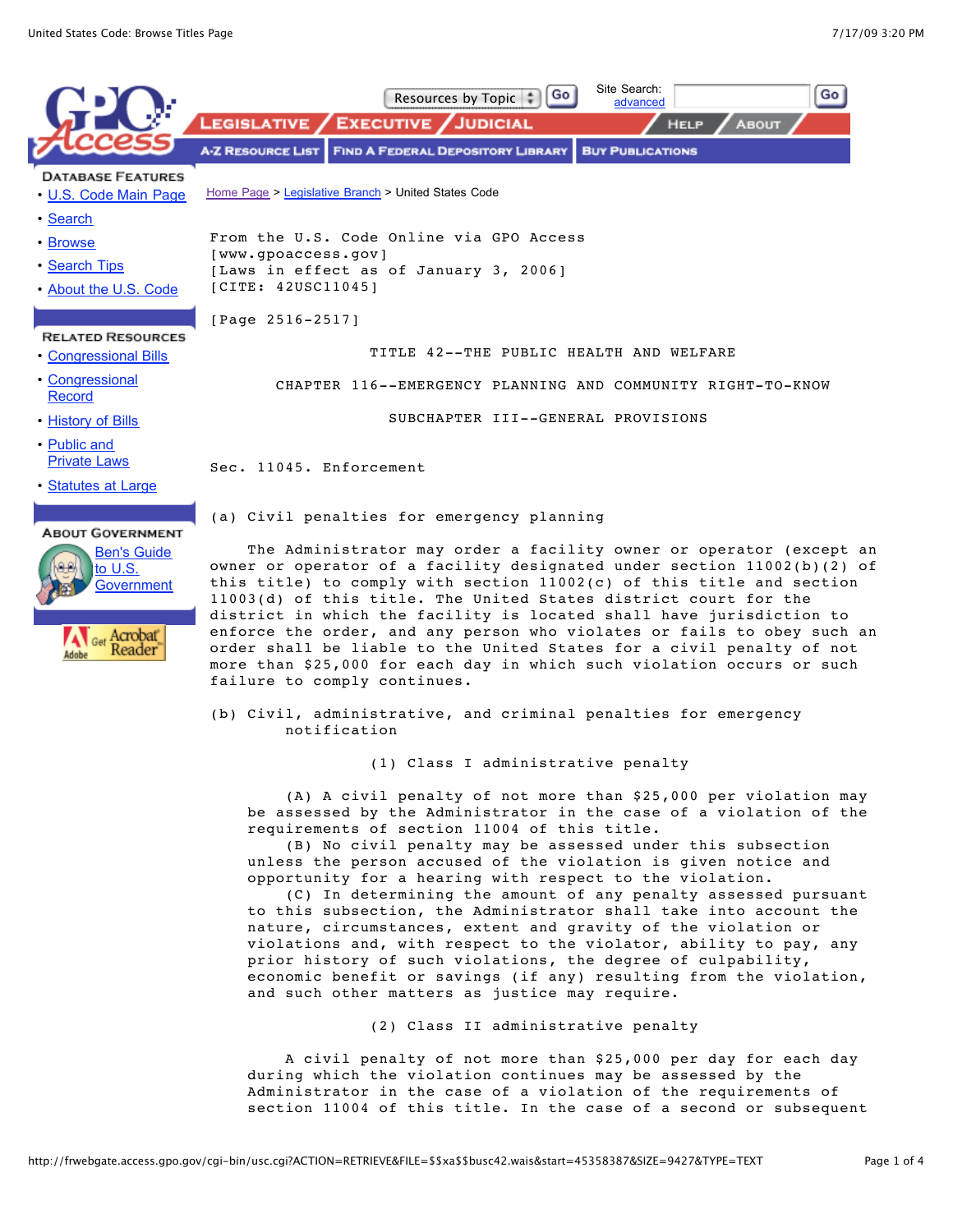violation the amount of such penalty may be not more than \$75,000 for each day during which the violation continues. Any civil penalty under this subsection shall be assessed and collected in the same manner, and subject to the same provisions, as in the case of civil penalties assessed and collected under section 2615 of title 15. In any proceeding for the assessment of a civil penalty under this subsection the Administrator may issue subpoenas for the attendance and testimony of witnesses and the production of relevant papers, books, and documents and may promulgate rules for discovery procedures.

## (3) Judicial assessment

 The Administrator may bring an action in the United States District \1\ court for the ap

[[Page 2517]]

 propriate district to assess and collect a penalty of not more than \$25,000 per day for each day during which the violation continues in the case of a violation of the requirements of section 11004 of this title. In the case of a second or subsequent violation, the amount of such penalty may be not more than \$75,000 for each day during which the violation continues.

--------------------------------------------------------------------------- \1\ So in original. Probably should not be capitalized.

---------------------------------------------------------------------------

## (4) Criminal penalties

 Any person who knowingly and willfully fails to provide notice in accordance with section 11004 of this title shall, upon conviction, be fined not more than \$25,000 or imprisoned for not more than two years, or both (or in the case of a second or subsequent conviction, shall be fined not more than \$50,000 or imprisoned for not more than five years, or both).

(c) Civil and administrative penalties for reporting requirements

 (1) Any person (other than a governmental entity) who violates any requirement of section 11022 or 11023 of this title shall be liable to the United States for a civil penalty in an amount not to exceed \$25,000 for each such violation.

 (2) Any person (other than a governmental entity) who violates any requirement of section 11021 or 11043(b) of this title, and any person who fails to furnish to the Administrator information required under section  $11042(a)(2)$  of this title shall be liable to the United States for a civil penalty in an amount not to exceed \$10,000 for each such violation.

 (3) Each day a violation described in paragraph (1) or (2) continues shall, for purposes of this subsection, constitute a separate violation.

 (4) The Administrator may assess any civil penalty for which a person is liable under this subsection by administrative order or may bring an action to assess and collect the penalty in the United States district court for the district in which the person from whom the penalty is sought resides or in which such person's principal place of business is located.

- (d) Civil, administrative, and criminal penalties with respect to trade secrets
	- (1) Civil and administrative penalty for frivolous claims
		- If the Administrator determines--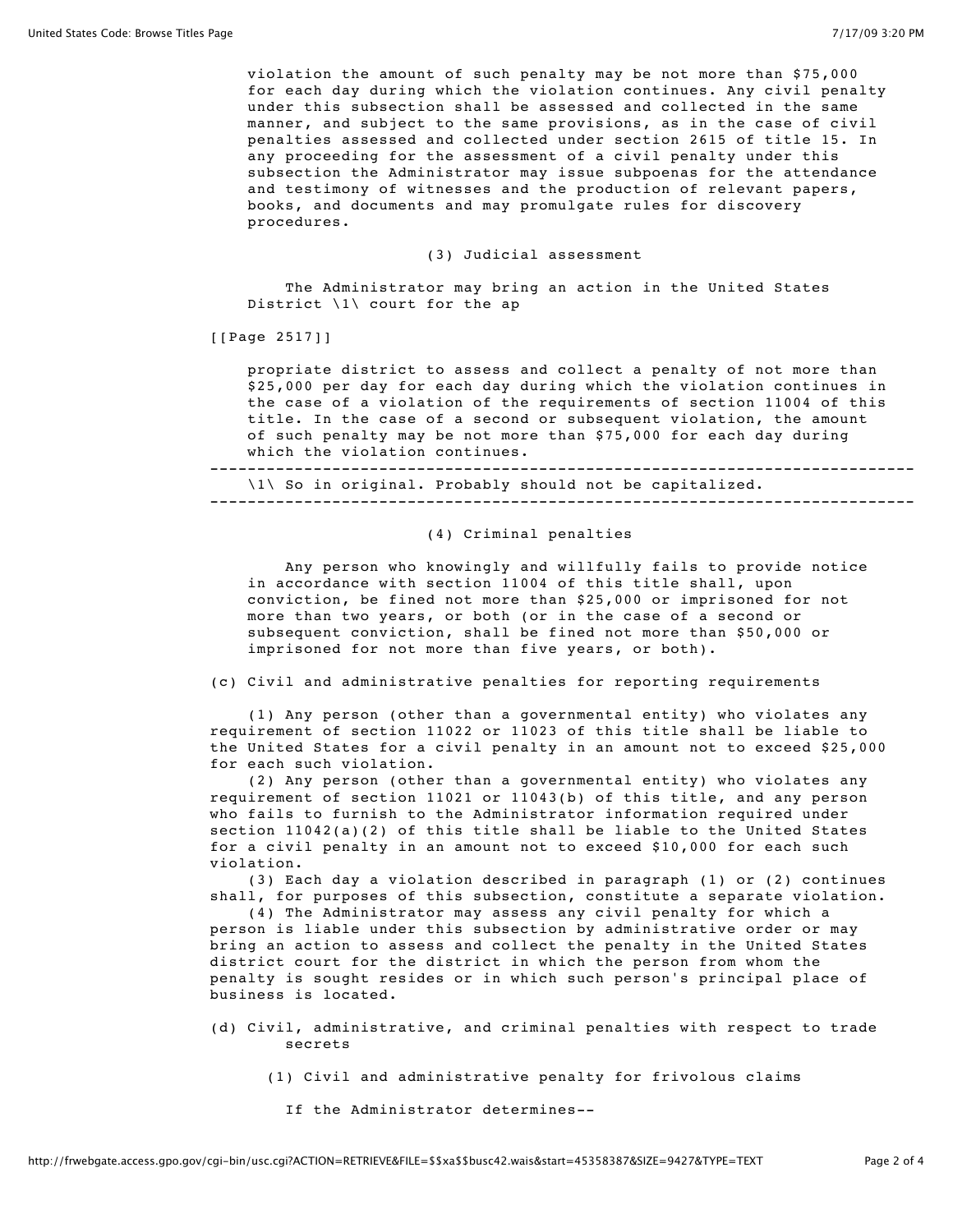$(A)(i)$  under section  $11042(d)(4)$  of this title that an explanation submitted by a trade secret claimant presents insufficient assertions to support a finding that a specific chemical identity is a trade secret, or (ii) after receiving supplemental supporting detailed information under section 11042(d)(3)(A) of this title, that the specific chemical identity is not a trade secret; and

(B) that the trade secret claim is frivolous,

 the trade secret claimant is liable for a penalty of \$25,000 per claim. The Administrator may assess the penalty by administrative order or may bring an action in the appropriate district court of the United States to assess and collect the penalty.

## (2) Criminal penalty for disclosure of trade secret information

 Any person who knowingly and willfully divulges or discloses any information entitled to protection under section 11042 of this title shall, upon conviction, be subject to a fine of not more than \$20,000 or to imprisonment not to exceed one year, or both.

(e) Special enforcement provisions for section 11043

 Whenever any facility owner or operator required to provide information under section 11043 of this title to a health professional who has requested such information fails or refuses to provide such information in accordance with such section, such health professional may bring an action in the appropriate United States district court to require such facility owner or operator to provide the information. Such court shall have jurisdiction to issue such orders and take such other action as may be necessary to enforce the requirements of section 11043 of this title.

(f) Procedures for administrative penalties

 (1) Any person against whom a civil penalty is assessed under this section may obtain review thereof in the appropriate district court of the United States by filing a notice of appeal in such court within 30 days after the date of such order and by simultaneously sending a copy of such notice by certified mail to the Administrator. The Administrator shall promptly file in such court a certified copy of the record upon which such violation was found or such penalty imposed. If any person fails to pay an assessment of a civil penalty after it has become a final and unappealable order or after the appropriate court has entered final judgment in favor of the United States, the Administrator may request the Attorney General of the United States to institute a civil action in an appropriate district court of the United States to collect the penalty, and such court shall have jurisdiction to hear and decide any such action. In hearing such action, the court shall have authority to review the violation and the assessment of the civil penalty on the record.

 (2) The Administrator may issue subpoenas for the attendance and testimony of witnesses and the production of relevant papers, books, or documents in connection with hearings under this section. In case of contumacy or refusal to obey a subpoena issued pursuant to this paragraph and served upon any person, the district court of the United States for any district in which such person is found, resides, or transacts business, upon application by the United States and after notice to such person, shall have jurisdiction to issue an order requiring such person to appear and give testimony before the administrative law judge or to appear and produce documents before the administrative law judge, or both, and any failure to obey such order of the court may be punished by such court as a contempt thereof.